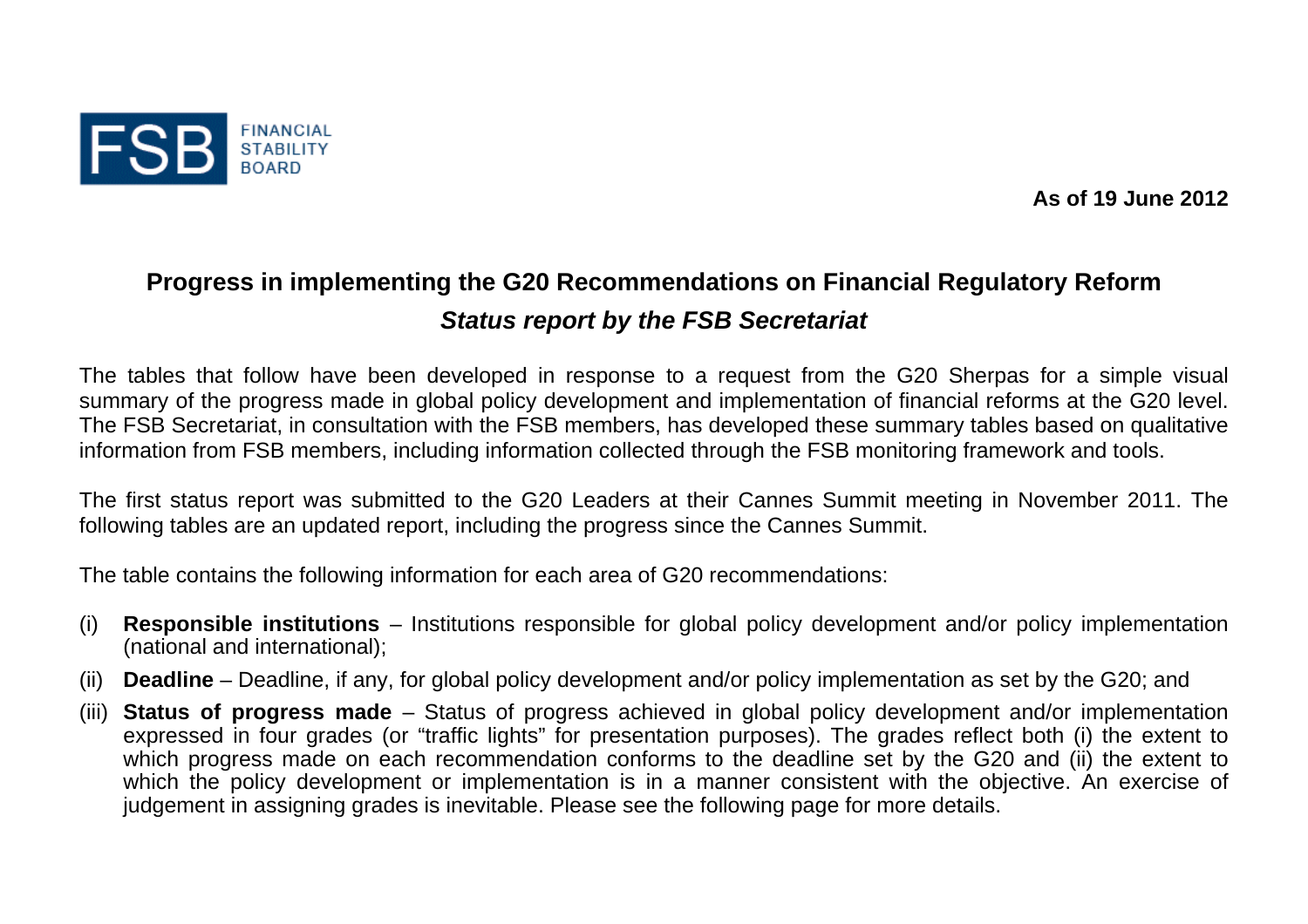## **The 4 grades for assessing the status of progress**

|               | Global policy development                                                                                                                                                                                             | National/International<br>policy implementation                                                                                                                                                                                                                             |
|---------------|-----------------------------------------------------------------------------------------------------------------------------------------------------------------------------------------------------------------------|-----------------------------------------------------------------------------------------------------------------------------------------------------------------------------------------------------------------------------------------------------------------------------|
| (1) Completed | Global policy is fully developed as planned.                                                                                                                                                                          | Agreed policy has been fully implemented<br>across the G20 jurisdictions as planned.                                                                                                                                                                                        |
| (2) Green     | Global policy is on track to be developed in a<br>manner consistent with the plan.<br>In some cases, project may be somewhat<br>$\bullet$<br>behind schedule but catch-up is possible without<br>facing difficulties. | • Agreed policy is on track to be implemented<br>across the G20 jurisdictions in a manner<br>consistent with the plan.<br>In some cases, implementation may be<br>somewhat behind schedule but catch-up is<br>possible without facing difficulties.                         |
| (3) Amber     | Global policy development is currently in progress.<br>However, it is facing some difficulties in meeting<br>its objective and/or timelines.<br>Corrective action is being taken or under<br>consideration.           | Implementation of agreed policy is currently<br>under progress.<br>However, it is facing some difficulties in<br>meeting its objective and timelines in a<br>significant segment of member jurisdictions.                                                                   |
| (4) Red       | Global policy development is not making<br>adequate progress.<br>• Serious problems exist either in meeting its<br>objective or timelines.<br>Remedial action is warranted.                                           | Implementation of agreed policy is not making<br>٠<br>adequate progress across G20 jurisdictions.<br>Serious problems exist either in meeting its<br>٠<br>objective or timelines in a significant segment of<br>member jurisdictions.<br>Remedial action is warranted.<br>٠ |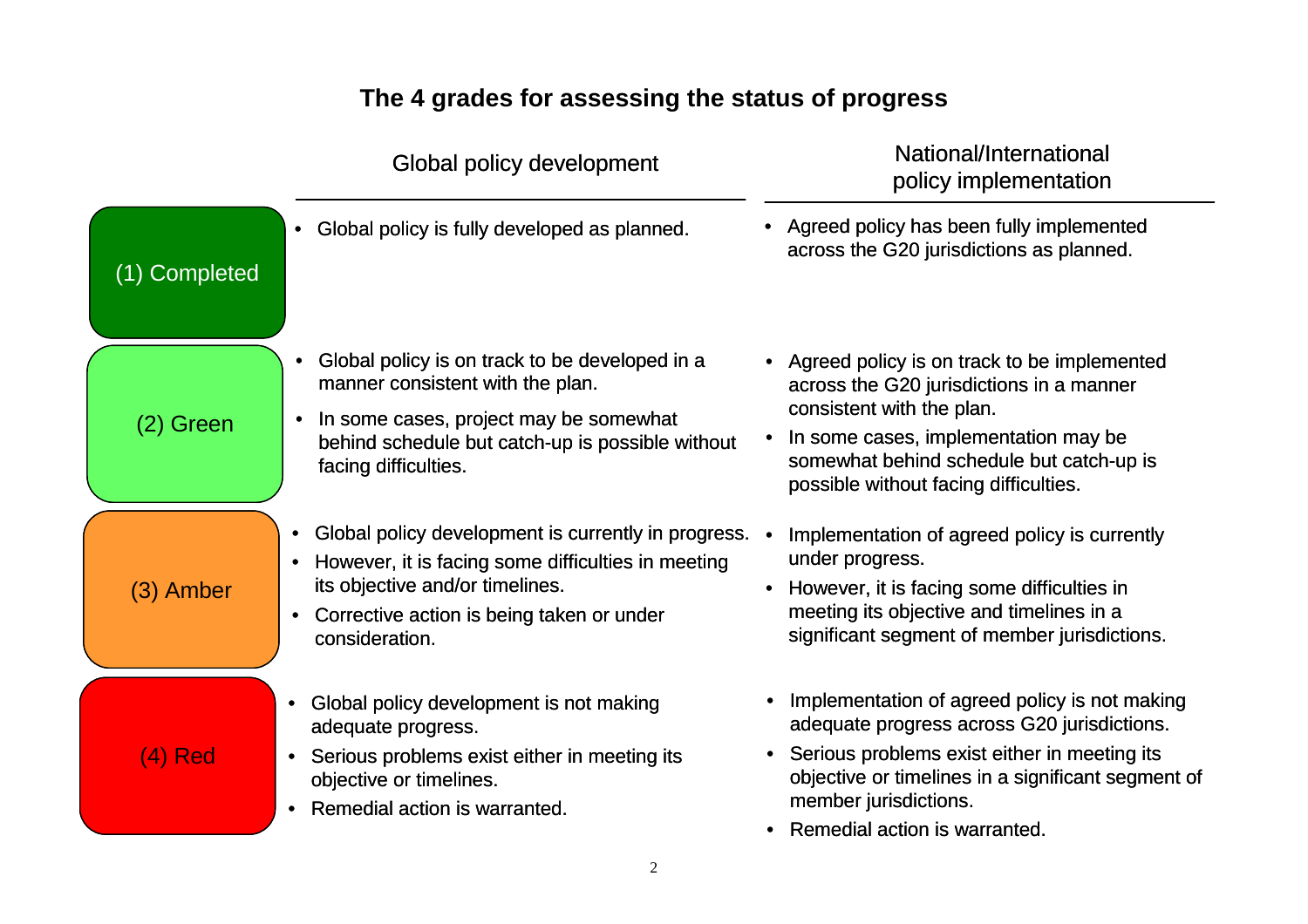## **Status Report on the Progress in implementing the G20 Recommendations on Financial Regulatory Reform (As of 19 June 2012)**

| $\#$           | Recommendations*                                                                                                                                                                                                             | Global policy development   |                          |               |                              | National/International policy implementation |               |
|----------------|------------------------------------------------------------------------------------------------------------------------------------------------------------------------------------------------------------------------------|-----------------------------|--------------------------|---------------|------------------------------|----------------------------------------------|---------------|
|                |                                                                                                                                                                                                                              | Responsible                 | Deadline                 | <b>Status</b> | Responsible                  | Deadline                                     | <b>Status</b> |
|                |                                                                                                                                                                                                                              | institutions                |                          |               | institutions                 |                                              |               |
|                | A. Improving bank capital and liquidity standards                                                                                                                                                                            |                             |                          |               |                              |                                              |               |
|                | Development of the Basel III capital and liquidity                                                                                                                                                                           | <b>BCBS</b>                 | End-2010                 | Completed     | National                     | Starting on 1                                | Amber         |
|                | framework (including leverage ratio regime and counter-                                                                                                                                                                      |                             |                          |               | authorities,                 | Jan. 2013 and                                |               |
|                | cyclical measures) and its full implementation within the                                                                                                                                                                    |                             |                          |               | <b>BCBS</b>                  | fully phased in                              |               |
|                | agreed timeframe (3, Cannes Para.23)                                                                                                                                                                                         |                             |                          |               |                              | by 1 Jan. 2019                               |               |
|                |                                                                                                                                                                                                                              | <b>BCBS</b>                 | End-2012                 | Green         | National                     | 1 Jan. 2015                                  | Not yet       |
|                |                                                                                                                                                                                                                              |                             | (for LCR)                |               | authorities                  | (for LCR)                                    | applicable    |
|                | Some jurisdictions have not made enough progress to date to meet the agreed 1 Jan. 2013 Basel III implementation date. There is a possibility that national                                                                  |                             |                          |               |                              |                                              |               |
|                | implementation will be weaker than the globally-agreed standards in some key areas. Close monitoring of consistent implementation will continue. Adjustments to<br>the Liquidity Coverage Ratio to be completed by end-2012. |                             |                          |               |                              |                                              |               |
| $\overline{2}$ | Adoption of Basel II and II.5 (enhancements to                                                                                                                                                                               |                             |                          |               | All major G20                | End-2011                                     | Amber         |
|                | securitisation and trading book exposures) frameworks (4)                                                                                                                                                                    |                             |                          |               | financial                    |                                              |               |
|                |                                                                                                                                                                                                                              |                             |                          |               | centres                      |                                              |               |
|                | 20 of 27 BCBS member countries have implemented Basel II.5. Some major G20 financial centres have not implemented the Basel II framework and among the                                                                       |                             |                          |               |                              |                                              |               |
|                | 29 global systemically important banks (G-SIBs) identified in November 2011, nine are headquartered in jurisdictions that have not yet fully implemented Basel II                                                            |                             |                          |               |                              |                                              |               |
|                | or Basel II.5. Continuing close monitoring of consistent implementation is needed.                                                                                                                                           |                             |                          |               |                              |                                              |               |
| 3              | Develop guidelines and strengthen supervision on banks'                                                                                                                                                                      | <b>BCBS</b>                 | Ongoing                  | Green         | BCBS,                        | Ongoing                                      | Amber         |
|                | risk management practices, including for securitisation,                                                                                                                                                                     |                             |                          |               | National                     |                                              |               |
|                | risk concentration, internal controls, stress testing and                                                                                                                                                                    |                             |                          |               | authorities                  |                                              |               |
|                | counterparty risk. (5)                                                                                                                                                                                                       |                             |                          |               |                              |                                              |               |
|                | Guidelines on bank risk management are in place but implementation varies across jurisdictions. Continuing assessment is needed.                                                                                             |                             |                          |               |                              |                                              |               |
|                | B. Ending "Too-Big-To-Fail"                                                                                                                                                                                                  |                             |                          |               |                              |                                              |               |
| $\overline{4}$ | FSB to develop measures for global SIFIs (G-SIFIs),<br>including a resolution framework, higher loss absorbency                                                                                                              | FSB, BCBS,                  | Ongoing<br>(End-2012 for | Green         | FSB, National<br>authorities | End-2012 for<br>$G-SIB$                      | Amber         |
|                | capacity, more intensive supervisory oversight, robust                                                                                                                                                                       | IAIS, CPSS,<br><b>IOSCO</b> | methodologies            |               |                              | resolution                                   |               |
|                | core financial market infrastructure and other                                                                                                                                                                               |                             | to identify              |               |                              | plans,                                       |               |
|                | supplementary prudential requirements. (7)                                                                                                                                                                                   |                             | non-bank G-              |               |                              | 2016-2019 for                                |               |
|                |                                                                                                                                                                                                                              |                             | SIFIs)                   |               |                              | higher G-SIB                                 |               |
|                |                                                                                                                                                                                                                              |                             |                          |               |                              | loss                                         |               |
|                |                                                                                                                                                                                                                              |                             |                          |               |                              | absorbency                                   |               |
|                | National authorities are in the process of developing and implementing measures for G-SIFIs.                                                                                                                                 |                             |                          |               |                              |                                              |               |

\*: Number in brackets are from the 2011 status report published on 4 November 2011 except where indicated, the Cannes/Seoul/Toronto Summit Communiqués or G20 Finance Ministers and Central Bank Governors' meeting communiqués.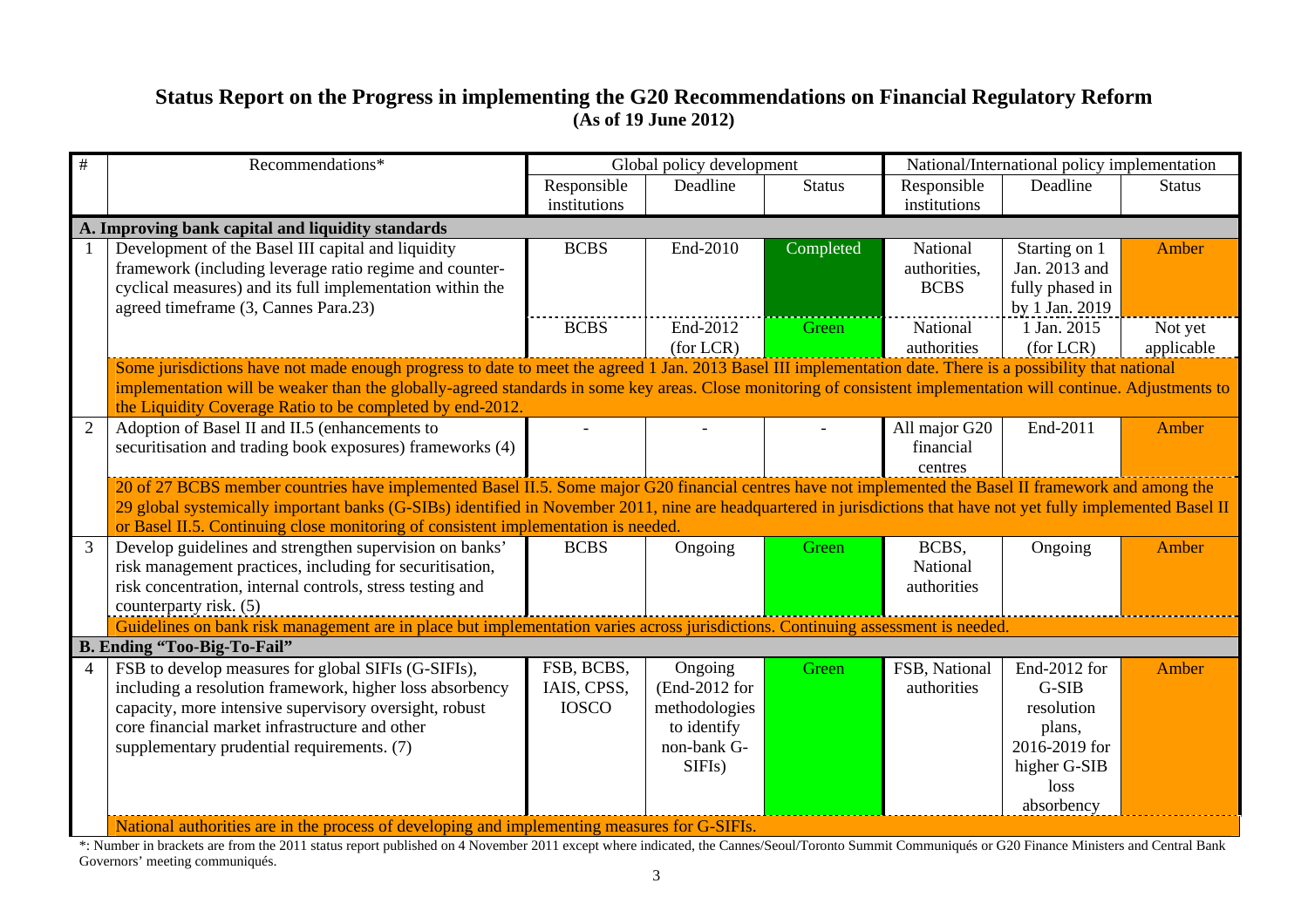| $\#$            | Recommendations*                                                                                                                                                  | Global policy development |          |               | National/International policy implementation |            |               |
|-----------------|-------------------------------------------------------------------------------------------------------------------------------------------------------------------|---------------------------|----------|---------------|----------------------------------------------|------------|---------------|
|                 |                                                                                                                                                                   | Responsible               | Deadline | <b>Status</b> | Responsible                                  | Deadline   | <b>Status</b> |
|                 |                                                                                                                                                                   | institutions              |          |               | institutions                                 |            |               |
| 5               | FSB, in consultation with the BCBS, to work on the                                                                                                                | FSB, BCBS                 | November | Green         | National                                     | Not yet    | Not yet       |
|                 | modalities to extend expeditiously the G-SIFI framework                                                                                                           |                           | 2012     |               | authorities                                  | applicable | applicable    |
|                 | to domestic systemically important banks. (New, Cannes                                                                                                            |                           |          |               |                                              |            |               |
|                 | Para.29)                                                                                                                                                          |                           |          |               |                                              |            |               |
| 6               | FSB in consultation with IOSCO to prepare                                                                                                                         | FSB, IOSCO                | End-2012 | Green         |                                              |            |               |
|                 | methodologies to identify systemically important non-                                                                                                             |                           |          |               |                                              |            |               |
|                 | bank financial entities. (New, Cannes Para.28)                                                                                                                    |                           |          |               |                                              |            |               |
| $7\phantom{.0}$ | FSB to develop key attributes of effective resolution                                                                                                             | <b>FSB</b>                | November | Completed     | National                                     | Ongoing    | Red           |
|                 | regimes, including an international framework for cross-                                                                                                          |                           | 2011     |               | authorities,                                 |            |               |
|                 | border resolution arrangements. Countries to establish a                                                                                                          |                           |          |               | <b>FSB</b>                                   |            |               |
|                 | legal framework for crisis intervention, recovery and                                                                                                             |                           |          |               |                                              |            |               |
|                 | resolution plans, and crisis management groups for major                                                                                                          |                           |          |               |                                              |            |               |
|                 | cross-border firms. (8, 9)                                                                                                                                        |                           |          |               |                                              |            |               |
|                 | Progress is being made in national legislative reforms to establish more effective resolution regimes. Although crisis management groups have been established    |                           |          |               |                                              |            |               |
| 8               | and progress is being made, much further work on resolution plans and on cross-border co-operation is needed to improve resolvability.                            |                           |          |               |                                              |            |               |
|                 | Supervisors should have strong and unambiguous                                                                                                                    | <b>FSB</b>                | Ongoing  | Green         | National<br>authorities                      | Ongoing    | Red           |
|                 | mandates, sufficient independence to act, appropriate                                                                                                             |                           |          |               |                                              |            |               |
|                 | resources, and a full suite of tools and powers to<br>proactively identify and address risks. (10)                                                                |                           |          |               |                                              |            |               |
|                 | The FSB's progress report on Supervisory Intensity and Effectiveness as well as the BCBS-SIG survey noted that weaknesses in these areas remain in many           |                           |          |               |                                              |            |               |
|                 | jurisdictions.                                                                                                                                                    |                           |          |               |                                              |            |               |
| 9               | Establishment of supervisory colleges for significant                                                                                                             |                           |          |               | National                                     | June 2009  | Amber         |
|                 | cross-border firms. (11)                                                                                                                                          |                           |          |               | authorities                                  |            |               |
|                 | While supervisory colleges have been established, work is needed to improve their effectiveness in sharing information and collectively addressing risks.         |                           |          |               |                                              |            |               |
| 10              | Regular peer reviews will be conducted by FSB on the                                                                                                              | <b>FSB</b>                | End-2011 | Amber         | FSB, National                                | Ongoing    | Amber         |
|                 | effectiveness and consistency of national policy measures                                                                                                         |                           |          |               | authorities                                  |            |               |
|                 | for G-SIFIs. $(12)$                                                                                                                                               |                           |          |               |                                              |            |               |
|                 | The first FSB thematic peer review of resolution regimes will take place in the second half of 2012. A peer-based G-SIFI resolvability assessment process will be |                           |          |               |                                              |            |               |
|                 | established by end-2012.                                                                                                                                          |                           |          |               |                                              |            |               |
|                 | C. Expanding and refining the regulatory perimeter                                                                                                                |                           |          |               |                                              |            |               |
| 11              | Develop recommendations to strengthen the oversight of                                                                                                            | FSB, SSBs                 | November | Completed     | FSB, SSBs,                                   | Ongoing    | Amber         |
|                 | the shadow banking system. (13)                                                                                                                                   |                           | 2011     |               | National                                     |            |               |
|                 |                                                                                                                                                                   |                           |          |               | authorities                                  |            |               |

<sup>\*:</sup> Number in brackets are from the 2011 status report published on 4 November 2011 except where indicated, the Cannes/Seoul/Toronto Summit Communiqués or G20 Finance Ministers and Central Bank Governors' meeting communiqués.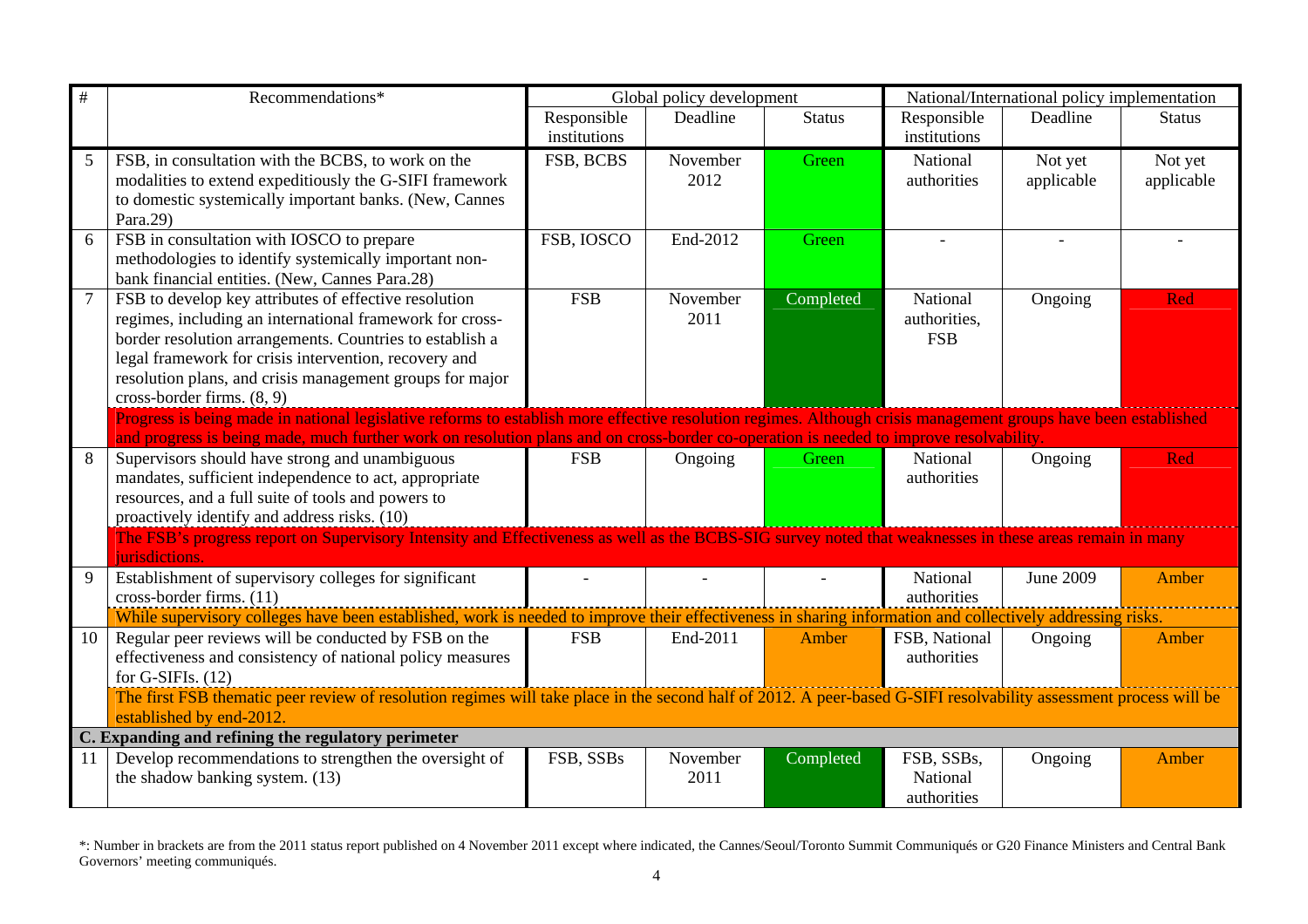| $\#$            | Recommendations*                                                                                                                                                                                                                                                                        |              | Global policy development |               |              | National/International policy implementation |               |  |  |
|-----------------|-----------------------------------------------------------------------------------------------------------------------------------------------------------------------------------------------------------------------------------------------------------------------------------------|--------------|---------------------------|---------------|--------------|----------------------------------------------|---------------|--|--|
|                 |                                                                                                                                                                                                                                                                                         | Responsible  | Deadline                  | <b>Status</b> | Responsible  | Deadline                                     | <b>Status</b> |  |  |
|                 |                                                                                                                                                                                                                                                                                         | institutions |                           |               | institutions |                                              |               |  |  |
|                 | National authorities are still facing challenges in collecting appropriate data to assess the trends and risks especially with regard to non-bank financial entities. The<br>annual monitoring exercise for the first time covering all FSB member jurisdictions is currently underway. |              |                           |               |              |                                              |               |  |  |
| 12              | Develop recommendations to strengthen the regulation of                                                                                                                                                                                                                                 | FSB, SSBs    | End-2012                  | Green         | National     | Not yet                                      | Not yet       |  |  |
|                 | the shadow banking system. (13)                                                                                                                                                                                                                                                         |              |                           |               | authorities, | applicable                                   | applicable    |  |  |
|                 |                                                                                                                                                                                                                                                                                         |              |                           |               | FSB, SSBs    |                                              |               |  |  |
| 13              | Hedge funds or their managers will be registered and will                                                                                                                                                                                                                               | <b>IOSCO</b> | 2009                      | Completed     | National     | Ongoing                                      | Green         |  |  |
|                 | be required to disclose appropriate information on an<br>ongoing basis. (14)                                                                                                                                                                                                            |              |                           |               | authorities  |                                              |               |  |  |
| 14              | FSB to develop mechanisms for cooperation and                                                                                                                                                                                                                                           | FSB, IOSCO   | End-2009                  | Amber         | National     | Ongoing                                      | Amber         |  |  |
|                 | information sharing between relevant authorities in order                                                                                                                                                                                                                               |              |                           |               | authorities  |                                              |               |  |  |
|                 | to ensure effective oversight is maintained for hedge                                                                                                                                                                                                                                   |              |                           |               |              |                                              |               |  |  |
|                 | funds. $(15)$                                                                                                                                                                                                                                                                           |              |                           |               |              |                                              |               |  |  |
|                 | <b>IOSCO</b> is embarking on its 2 <sup>nd</sup> Hedge Fund Survey with wider coverage in fall 2012. Data collection has also been enhanced in some jurisdictions. Nevertheless,                                                                                                        |              |                           |               |              |                                              |               |  |  |
|                 | mechanisms for global information sharing to ensure effective oversight are yet to be developed (bilateral sharing of information is generally possible through                                                                                                                         |              |                           |               |              |                                              |               |  |  |
|                 | national MOUs).                                                                                                                                                                                                                                                                         |              |                           |               |              |                                              |               |  |  |
| 15              | Securitisation sponsors or originators should retain a part                                                                                                                                                                                                                             | IOSCO,       | 2010                      | Completed     | National     | Ongoing                                      | Amber         |  |  |
|                 | of the risk of the underlying assets. (16)                                                                                                                                                                                                                                              | BCBS, Joint  |                           |               | authorities  |                                              |               |  |  |
|                 | IOSCO has reviewed the current status of national policies as part of the FSB shadow banking work and has issued its findings for public consultation.                                                                                                                                  | Forum        |                           |               |              |                                              |               |  |  |
|                 | D. Creating continuous core markets - OTC derivatives reforms                                                                                                                                                                                                                           |              |                           |               |              |                                              |               |  |  |
| 16              | All standardised OTC derivative contracts should be                                                                                                                                                                                                                                     | CPSS,        | End-2012                  | Green         | Relevant     | End-2012                                     | Amber         |  |  |
|                 | traded on exchanges or electronic trading platforms, where                                                                                                                                                                                                                              | IOSCO,       |                           |               | authorities  |                                              |               |  |  |
|                 | appropriate, and cleared through CCPs. All derivatives                                                                                                                                                                                                                                  | <b>BCBS</b>  |                           |               |              |                                              |               |  |  |
|                 | should be reported to trade repositories. Non-centrally                                                                                                                                                                                                                                 |              |                           |               |              |                                              |               |  |  |
|                 | cleared contracts should be subject to higher capital                                                                                                                                                                                                                                   |              |                           |               |              |                                              |               |  |  |
|                 | requirements. (17)                                                                                                                                                                                                                                                                      |              |                           |               |              |                                              |               |  |  |
|                 | Encouraging progress has been made by a number of jurisdictions and by international standard setting bodies. Four safeguards for a global framework of CCPs                                                                                                                            |              |                           |               |              |                                              |               |  |  |
|                 | have been established to help create a resilient and efficient environment for global clearing. However, considerable further work is needed in many jurisdictions                                                                                                                      |              |                           |               |              |                                              |               |  |  |
|                 | to fully meet the G20 objectives. Close cooperation across major markets will be needed to address overlapping regulations.                                                                                                                                                             |              |                           |               |              |                                              |               |  |  |
| $\overline{17}$ | Development of standards on margining for non-centrally                                                                                                                                                                                                                                 | BCBS,        | June 2012 (for            | Green         | Not yet      | Not yet                                      | Not yet       |  |  |
|                 | cleared derivatives (New, Cannes Para.24)                                                                                                                                                                                                                                               | IOSCO,       | consultation)             |               | applicable   | applicable                                   | applicable    |  |  |
|                 |                                                                                                                                                                                                                                                                                         | Relevant     |                           |               |              |                                              |               |  |  |
|                 |                                                                                                                                                                                                                                                                                         | authorities  |                           |               |              |                                              |               |  |  |

<sup>\*:</sup> Number in brackets are from the 2011 status report published on 4 November 2011 except where indicated, the Cannes/Seoul/Toronto Summit Communiqués or G20 Finance Ministers and Central Bank Governors' meeting communiqués.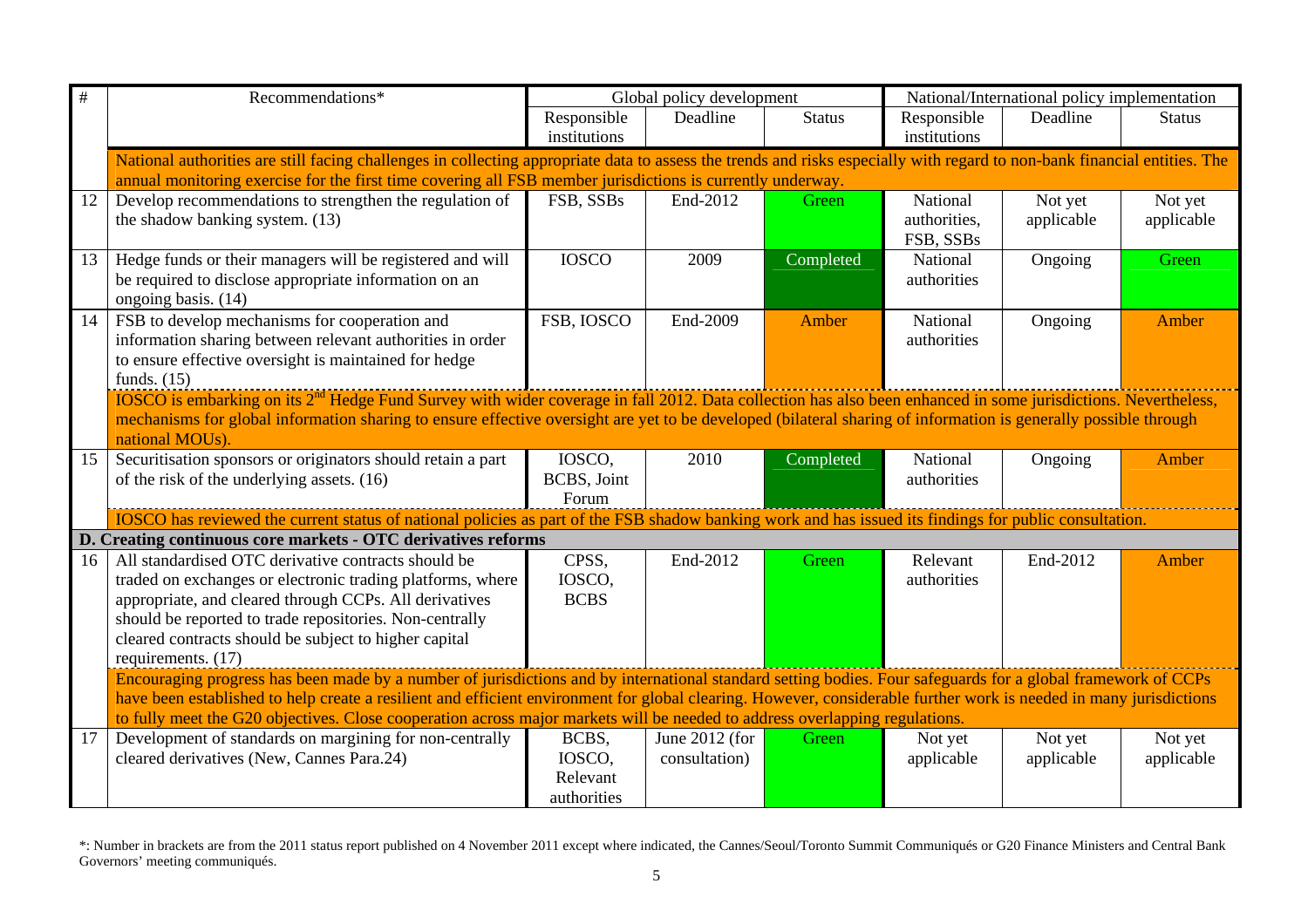| $\#$ | Recommendations*                                                                                                                                              |                         | Global policy development |               |              | National/International policy implementation |               |  |
|------|---------------------------------------------------------------------------------------------------------------------------------------------------------------|-------------------------|---------------------------|---------------|--------------|----------------------------------------------|---------------|--|
|      |                                                                                                                                                               | Responsible             | Deadline                  | <b>Status</b> | Responsible  | Deadline                                     | <b>Status</b> |  |
|      |                                                                                                                                                               | institutions            |                           |               | institutions |                                              |               |  |
| 18   | IOSCO to assess the functioning of credit default swaps                                                                                                       | <b>IOSCO</b>            | June 2012                 | Green         |              |                                              |               |  |
|      | (CDS) markets and the role of those markets in price                                                                                                          |                         |                           |               |              |                                              |               |  |
|      | formation of underlying assets. (New, Cannes Para.31)                                                                                                         |                         |                           |               |              |                                              |               |  |
| 19   | Improvement of regulation, functioning and transparency                                                                                                       | IOSCO, FSB,             | Ongoing                   | Green         | IOSCO,       | Ongoing                                      | Amber         |  |
|      | of commodity derivative markets. (18, Cannes Para.32)                                                                                                         | Relevant<br>authorities |                           |               | Relevant     | $(Nov. - 2012)$                              |               |  |
|      |                                                                                                                                                               |                         |                           |               | authorities  | for report)                                  |               |  |
|      | Few jurisdictions have the legal and regulatory framework in place to operationalise G20 commitments.                                                         |                         |                           |               |              |                                              |               |  |
| 20   | E. Creating continuous core markets - Strengthening and converging accounting standards<br>Accounting standard setters to achieve a single set of high        | IASB, FASB              | Mid-2013                  | Amber         |              |                                              |               |  |
|      | quality, global accounting standards, and complete their                                                                                                      |                         |                           |               |              |                                              |               |  |
|      | convergence project. (22, 23)                                                                                                                                 |                         |                           |               |              |                                              |               |  |
|      | Improvements have been made in some areas (e.g. fair value measurement, disclosure of off-balance sheet exposures, and disclosure of offsetting/ netting) but |                         |                           |               |              |                                              |               |  |
|      | work is continuing in other areas (e.g. financial instruments classification and measurement, impairment and hedge accounting).                               |                         |                           |               |              |                                              |               |  |
| 21   | Regulators and accounting standard setters to enhance risk                                                                                                    | Relevant                | End-2009                  | Completed     | National     | Ongoing                                      | Green         |  |
|      | disclosure for complex financial products. (24)                                                                                                               | authorities,            |                           |               | authorities, |                                              |               |  |
|      |                                                                                                                                                               | IASB, FASB              |                           |               | <b>FSB</b>   |                                              |               |  |
| 22   | IASB to further enhance the involvement of various                                                                                                            | <b>IASB</b>             | Ongoing                   | Green         | <b>IASB</b>  | Ongoing                                      | Green         |  |
|      | stakeholders. (25)                                                                                                                                            |                         |                           |               |              |                                              |               |  |
|      | F. Creating continuous core markets - Other market reforms                                                                                                    |                         |                           |               |              |                                              |               |  |
| 23   | FSB to help coordinate work among the regulatory                                                                                                              | <b>FSB</b>              | June 2012                 | Completed     | Not yet      | Not yet                                      | Not yet       |  |
|      | community to prepare recommendations for the                                                                                                                  |                         |                           |               | applicable   | applicable                                   | applicable    |  |
|      | appropriate governance framework for global legal entity                                                                                                      |                         |                           |               |              |                                              |               |  |
|      | identifier (LEI). (New, Cannes Para.31)                                                                                                                       |                         |                           |               |              |                                              |               |  |
| 24   | Ensure market integrity and efficiency, including                                                                                                             | <b>IOSCO</b>            | Mid-2012                  | Green         | National     | Ongoing                                      | Green         |  |
|      | measures to address the risks posed by high frequency                                                                                                         |                         | (for further              |               | authorities  |                                              |               |  |
|      | trading and dark liquidity. (New, Cannes Para.31)                                                                                                             |                         | work)                     |               |              |                                              |               |  |
| 25   | All credit rating agencies (CRAs) to be subject to a                                                                                                          |                         |                           |               | National     | Ongoing                                      | Green         |  |
|      | regulatory oversight regime consistent with the IOSCO                                                                                                         |                         |                           |               | authorities, |                                              |               |  |
|      | Code of Conduct and across jurisdictions with appropriate                                                                                                     |                         |                           |               | <b>IOSCO</b> |                                              |               |  |
|      | sharing of information. (33)                                                                                                                                  |                         |                           |               |              |                                              |               |  |
| 26   | Reduce reliance on external ratings in rules and                                                                                                              | FSB, SSBs               | Ongoing                   | Amber         | National     | Ongoing                                      | Amber         |  |
|      | regulation. BCBS and FSB to report to G20. (34)                                                                                                               |                         |                           |               | authorities  |                                              |               |  |
|      | Some SSBs and a few national authorities have taken steps to reduce reliance on CRA ratings. However, overall progress has been modest. Efforts to develop    |                         |                           |               |              |                                              |               |  |
|      | alternative risk assessment capabilities and processes need to be reinforced.                                                                                 |                         |                           |               |              |                                              |               |  |

\*: Number in brackets are from the 2011 status report published on 4 November 2011 except where indicated, the Cannes/Seoul/Toronto Summit Communiqués or G20 Finance Ministers and Central Bank Governors' meeting communiqués.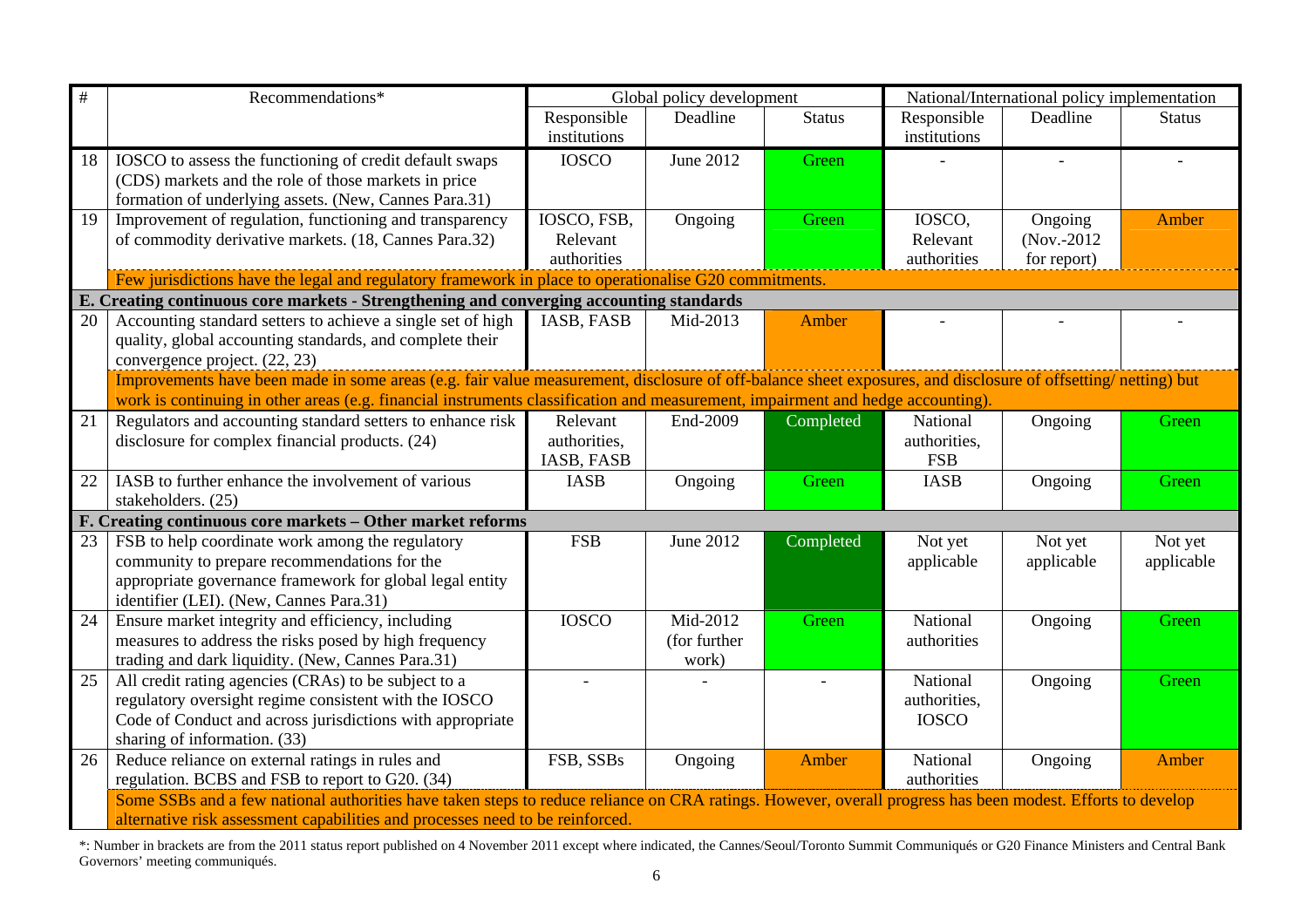| #  | Recommendations*                                                                                                                                            | Global policy development |               |               | National/International policy implementation |          |               |
|----|-------------------------------------------------------------------------------------------------------------------------------------------------------------|---------------------------|---------------|---------------|----------------------------------------------|----------|---------------|
|    |                                                                                                                                                             | Responsible               | Deadline      | <b>Status</b> | Responsible                                  | Deadline | <b>Status</b> |
|    |                                                                                                                                                             | institutions              |               |               | institutions                                 |          |               |
|    | G. Developing macro-prudential frameworks and tools                                                                                                         |                           |               |               |                                              |          |               |
| 27 | Amend regulatory systems to enable national authorities                                                                                                     |                           |               |               | National                                     | Ongoing  | Amber         |
|    | to identify and take account of macro-prudential risks                                                                                                      |                           |               |               | authorities                                  |          |               |
|    | across the financial system. (19)                                                                                                                           |                           |               |               |                                              |          |               |
|    | Progress is being made, but national policy frameworks and data have yet to be developed in many jurisdictions                                              |                           |               |               |                                              |          |               |
| 28 | FSB, IMF and BIS to do further work on macro-prudential<br>policy frameworks and report progress to G20. (20)                                               | FSB, IMF,<br><b>BIS</b>   | Ongoing       | Green         |                                              |          |               |
|    |                                                                                                                                                             |                           |               |               |                                              |          |               |
|    | H. Strengthening adherence to international supervisory and regulatory standards                                                                            |                           |               |               |                                              |          |               |
| 29 | Initiative to promote adherence to international prudential                                                                                                 | <b>FSB</b>                | February 2010 | Completed     | National                                     | Ongoing  | Green         |
|    | standards and address non-cooperative jurisdictions                                                                                                         |                           |               |               | authorities,                                 |          |               |
|    | (NCJs). (26)                                                                                                                                                |                           |               |               | FSB, SSBs                                    |          |               |
| 30 | International assessment and peer review processes to be                                                                                                    | FSB, IMF,                 | Ongoing       | Green         | FSB, IMF,                                    | Ongoing  | Green         |
|    | substantially enhanced to ensure consistency in                                                                                                             | World Bank                |               |               | World Bank                                   |          |               |
|    | implementation and identify areas for further                                                                                                               |                           |               |               |                                              |          |               |
|    | improvement. All G20 members to undergo a Financial                                                                                                         |                           |               |               |                                              |          |               |
|    | Sector Assessment Program (FSAP) and the FSB peer<br>review. (28)                                                                                           |                           |               |               |                                              |          |               |
|    |                                                                                                                                                             |                           |               |               |                                              |          |               |
| 31 | All jurisdictions to implement the FSB principles and                                                                                                       | <b>FSB</b>                | Ongoing       | Green         | National                                     | Ongoing  | Amber         |
|    | standards on sounder compensation practices. FSB to                                                                                                         |                           |               |               | authorities                                  |          |               |
|    | undertake ongoing monitoring and propose additional                                                                                                         |                           |               |               |                                              |          |               |
|    | measures as required. (29)                                                                                                                                  |                           |               |               |                                              |          |               |
|    | Almost all FSB member jurisdictions have now completed the implementation of the FSB Principles and Standards in their national regulation or supervisory   |                           |               |               |                                              |          |               |
|    | guidance. The Bilateral Complaint Handling Process and an ongoing monitoring framework have been established to promote full and consistent implementation. |                           |               |               |                                              |          |               |
|    | Further progress is needed in areas such as implementation of clawbacks and the identification of material risk takers.                                     |                           |               |               |                                              |          |               |
| 32 | I. Strengthening of FSB's Capacity, Resources and Governance<br>FSB to expand upon and formalise its outreach activities                                    | <b>FSB</b>                |               |               |                                              |          |               |
|    | beyond the G20 membership. (1)                                                                                                                              |                           | Ongoing       | Completed     |                                              |          |               |
|    |                                                                                                                                                             |                           |               |               |                                              |          |               |
| 33 | Establishment of FSB on enduring organisational footing                                                                                                     | <b>FSB</b>                | Recommen-     | Green         |                                              |          |               |
|    | with legal personality and greater financial autonomy.                                                                                                      |                           | dations by    |               |                                              |          |               |
|    | (2, G20 FM+CBG April 2012 Para.7, Cannes                                                                                                                    |                           | June 2012     |               |                                              |          |               |
|    | Para.37/38/39)                                                                                                                                              |                           |               |               |                                              |          |               |

\*: Number in brackets are from the 2011 status report published on 4 November 2011 except where indicated, the Cannes/Seoul/Toronto Summit Communiqués or G20 Finance Ministers and Central Bank Governors' meeting communiqués.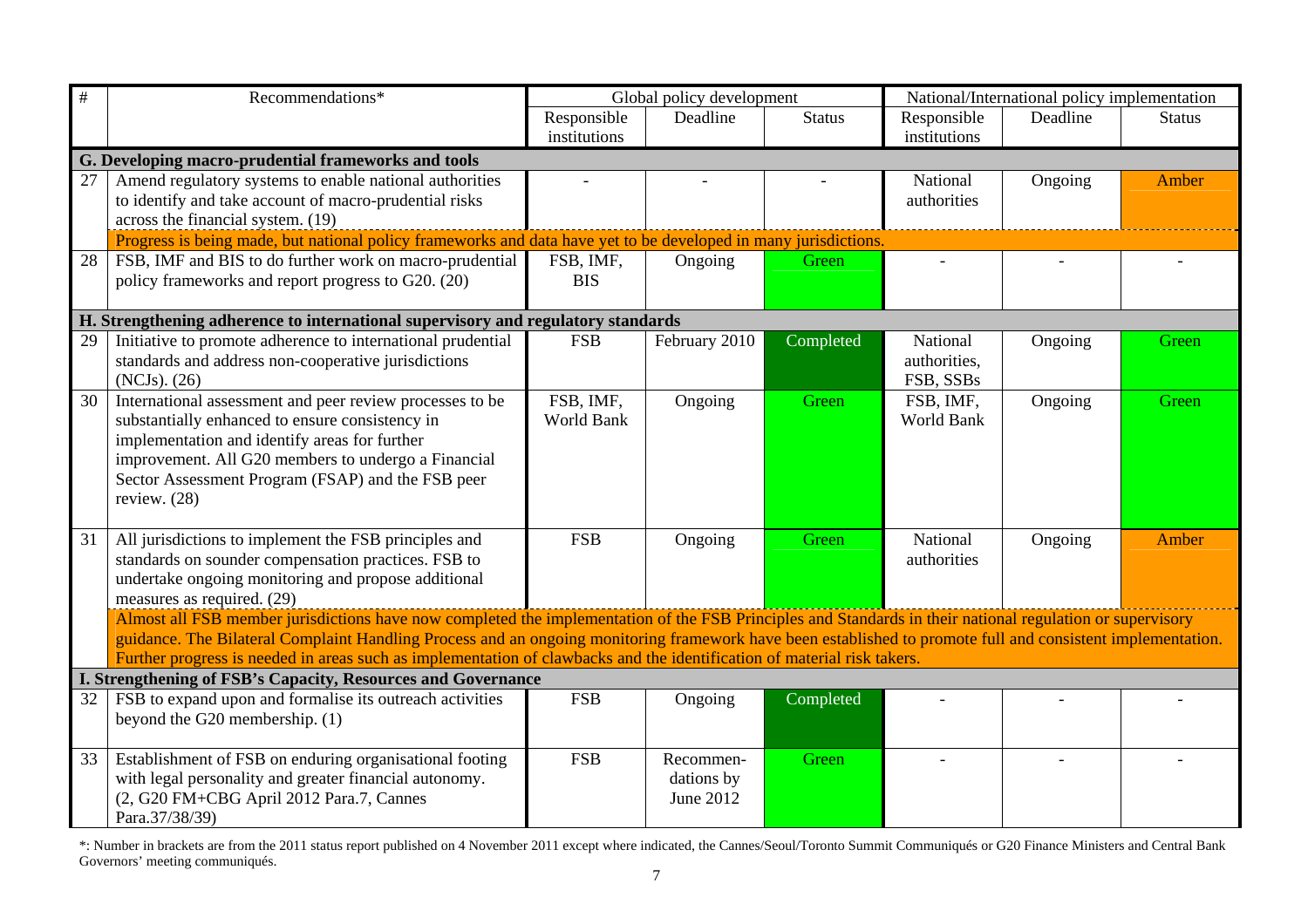| #  | Recommendations*                                                                                                                                         |               | Global policy development |               |               | National/International policy implementation |               |  |
|----|----------------------------------------------------------------------------------------------------------------------------------------------------------|---------------|---------------------------|---------------|---------------|----------------------------------------------|---------------|--|
|    |                                                                                                                                                          | Responsible   | Deadline                  | <b>Status</b> | Responsible   | Deadline                                     | <b>Status</b> |  |
|    |                                                                                                                                                          | institutions  |                           |               | institutions  |                                              |               |  |
|    | J. Other issues                                                                                                                                          |               |                           |               |               |                                              |               |  |
| 34 | FSB, in coordination with IMF and World Bank, to                                                                                                         | FSB, IMF,     | June 2012                 | Completed     |               |                                              |               |  |
|    | conduct a study to identify the extent to which the agreed                                                                                               | World Bank    |                           |               |               |                                              |               |  |
|    | regulatory reforms may have unintended consequences for                                                                                                  |               |                           |               |               |                                              |               |  |
|    | emerging market and developing economies. (New, G20)                                                                                                     |               |                           |               |               |                                              |               |  |
|    | FM+CBG February Para.7)                                                                                                                                  |               |                           |               |               |                                              |               |  |
| 35 | Advanced economies, IMF and other international                                                                                                          |               |                           |               | Advanced      | Ongoing                                      | Amber         |  |
|    | organisations (IOs) should provide capacity building                                                                                                     |               |                           |               | economies.    |                                              |               |  |
|    | programs for emerging market economies and developing                                                                                                    |               |                           |               | IMF and other |                                              |               |  |
|    | countries on new regulations. (31)                                                                                                                       |               |                           |               | <b>IOs</b>    |                                              |               |  |
|    | Although progress has been made, whether expectations of the emerging market economies and developing countries are being met might need to be assessed. |               |                           |               |               |                                              |               |  |
| 36 | FSB, in collaboration with OECD and other IOs, to                                                                                                        | FSB, OECD     | November                  | Completed     | FSB, OECD,    | Ongoing                                      | Green         |  |
|    | explore and report to the G20 on options to advance                                                                                                      | and other IOs | 2011                      |               | Relevant      |                                              |               |  |
|    | consumer finance protection. (32)                                                                                                                        |               |                           |               | bodies,       |                                              |               |  |
|    |                                                                                                                                                          |               |                           |               | National      |                                              |               |  |
|    |                                                                                                                                                          |               |                           |               | authorities   |                                              |               |  |

<sup>\*:</sup> Number in brackets are from the 2011 status report published on 4 November 2011 except where indicated, the Cannes/Seoul/Toronto Summit Communiqués or G20 Finance Ministers and Central Bank Governors' meeting communiqués.